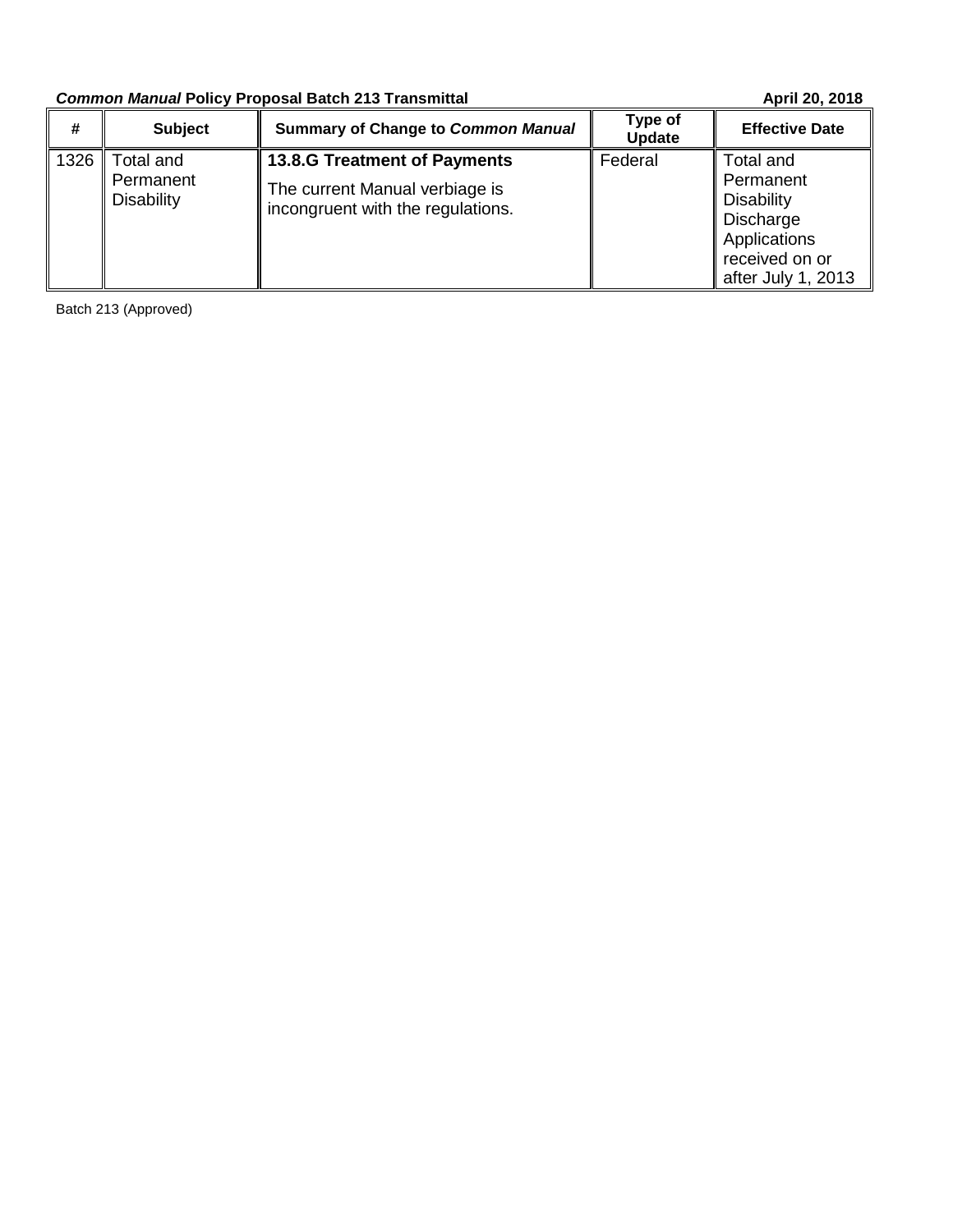## <span id="page-1-0"></span>*COMMON MANUAL* **– FEDERAL**

**Date:** April 13, 2018

|  | DRAFT        | Comments Due            |            |
|--|--------------|-------------------------|------------|
|  | <b>FINAL</b> | Consider at GB meeting  |            |
|  |              | APPROVED   With Changes | 04/19/2018 |

| SUBJECT:                             | <b>Total and Permanent Disability</b>                                                             |
|--------------------------------------|---------------------------------------------------------------------------------------------------|
| <b>AFFECTED SECTIONS:</b>            | 13.8.G Treatment of Payments                                                                      |
| <b>POLICY INFORMATION:</b>           | 1326/Batch 213                                                                                    |
| <b>EFFECTIVE DATE/TRIGGER EVENT:</b> | <b>Total and Permanent Disability Discharge Applications</b><br>received on or after July 1, 2013 |
| <b>DACIC.</b>                        |                                                                                                   |

## **BASIS:**

§682.402(c)(8)(i)(C)

## **CURRENT POLICY:**

A lender is required to forward to the guarantor any payments made after the lender had received a total and permanent disability claim payment.

#### **REVISED POLICY:**

The regulations dictate that after receiving a claim payment, the lender must return to sender any payments the lender received after the date the physician certified the borrower's loan discharge application, or after the date the Secretary received the SSA notice of award for SSDI or SSI benefits, as well as any payments received after claim payment from or on behalf of the borrower. Lenders should not be forwarding payments to the guarantor.

#### **REASON FOR CHANGE:**

The current Manual verbiage is incongruent with the regulations.

## **PROPOSED LANGUAGE -** *COMMON MANUAL***:**

Revise 13.8.G, page 51, second column, second bullet as follows:

## *Total and Permanent Disability Loan Discharge Payment*

If the Department determines that the borrower, comaker, or endorser meets the criteria, the Department will advise the lender to file a claim with the guarantor. The guarantor will take the following actions, as appropriate:

**. . .**

• If the borrower satisfies the criteria for a total and permanent disability loan discharge, the Department discharges the balance of the loan and the loan holder returns to the person who made the payments any that were received after the date of disability as provided by the Department (on or after date of disability, if based on VA documentation). The discharge and return of payments are made before the loan enters the post-discharge monitoring period.  $[§682.402(c)(3)(iii), §682.402(c)(8)(i)(C); §682.402(c)(9)(xi)(D); §685.213(b)(4)(iii)]$ 

Revise 13.8.G, page 52, column 1, paragraph 5 as follows:

If the lender receives a payment from or on behalf of the borrower after the date the physician completed and certified the discharge application notification from the Department of the TPD discharge but before the lender receives the claim payment, the lender must hold the payment. After the lender receives the claim payment, the lender must forward the payment to the guarantor. After receiving the claim payment from the guarantor, the lender must refund to the sender payments received: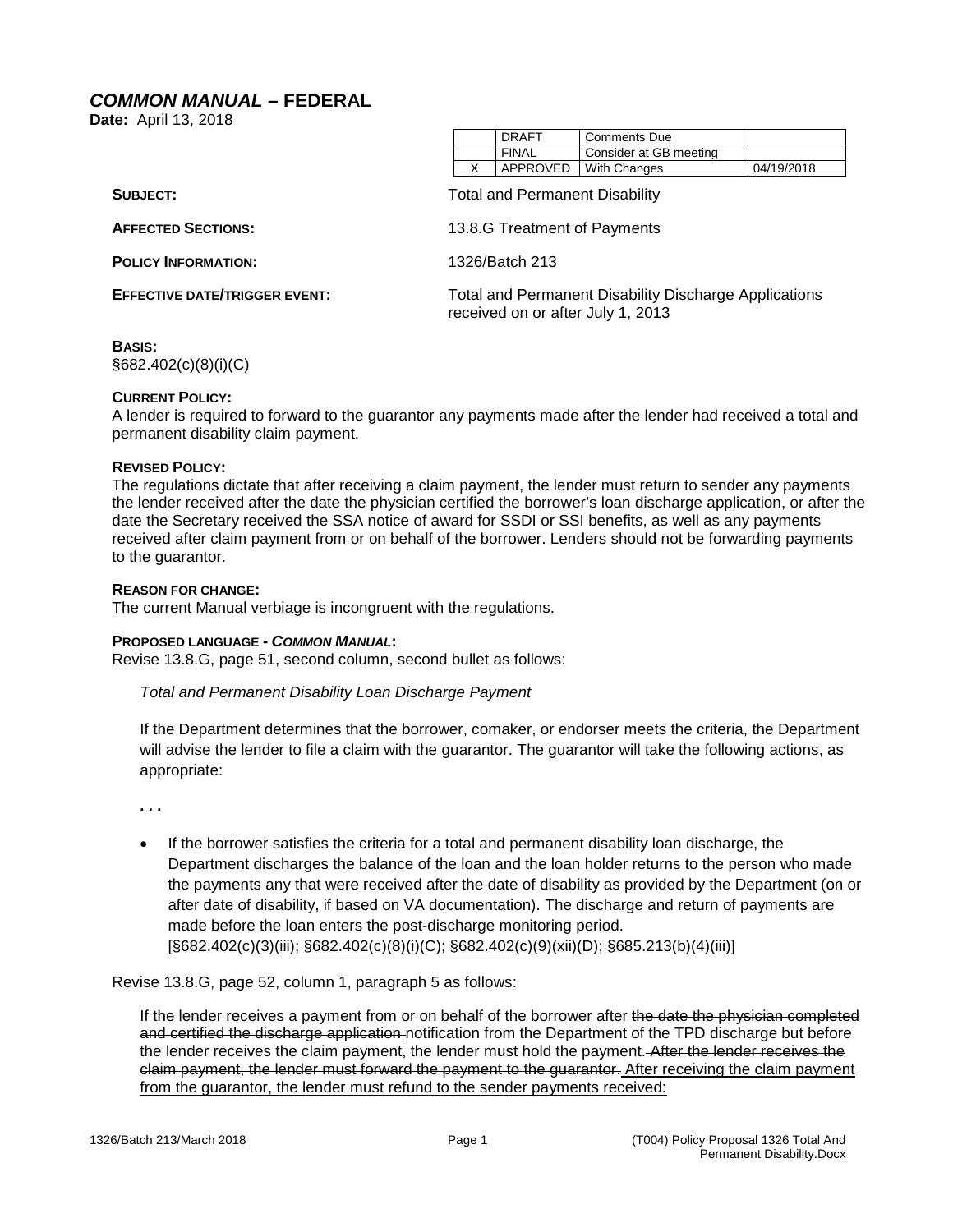- After the total and permanent disability date provided in the Department's official approval notification for the standard disability discharge.
- On or after the total and permanent disability date provided in the Department's official approval notification for the veteran disability discharge

[§682.402(c)(8)(i)(C); §682.402(c)(9)(xii)(D); §685.213(b)(4)(iii); §685.213(c)(2)(i)]

## **PROPOSED LANGUAGE - COMMON BULLETIN:**

## **TPD Discharge Treatment of Payments**

The *Common Manual* is being updated to align with regulations that require the lender to return to sender payments received after notification from the Department of the TPD discharge, as well as payments received after the lender has received the claim payment.

## **GUARANTOR COMMENTS:**

None.

## **IMPLICATIONS:**

*Borrower:* A borrower will receive a refund of any payments they made to the lender after the date the physician certified the borrower's loan discharge application or after the date the Secretary received the SSA notice of award to SSDI or SSI benefits, as well as any payments made after claim payment.

*School*: None.

*Lender/Servicer:* Lender/servicers must return any payments to the sender that were made after the date the physician certified the borrower's loan discharge application or after the date the Secretary received the SSA notice of aware for SSDI or SSI benefits, as well any payments received after claim payment.

*Guarantor:* None.

*U.S. Department of Education*: None.

## **To be completed by the Policy Development and Maintenance Contractor (PDMC)**

**POLICY CHANGE PROPOSED BY:** MOHELA

**DATE SUBMITTED TO POLICY DEVELOPMENT AND MAINTENANCE CONTRACTOR:** January 26, 2018

**DATE SUBMITTED TO CM GOVERNING BOARD FOR APPROVAL:** April 13, 2018

**PROPOSAL DISTRIBUTED TO:**

CM Governing Board Chair CM Guarantor Designees Interested Industry Groups and Others

**Comments Received from:** AES/PHEAA, MDHE, NCHER, PPSVC, TRELLIS, UHEAA, VSAC

## **Responses to Comments**

Most commenters support this proposal as written. We thank all commenters for their thorough and thoughtful review.

**COMMENT**: One commenter questioned whether the Manual should note that lenders never actually see the TPD application, but rather rely on the Loan Holder Notification (LHN) file, which simply provides a TPD date. Lenders have no way of knowing if the date provided in the LHN file is incorrect.

**Response:** While the PDMC agrees with the commenter's explanation of the process, we believe this level of specificity is at an operational level that the Manual avoids. However, the language suggested by the below commenter, which the PDMC has added, makes clear that the Secretary provides the date that lender/servicers rely on.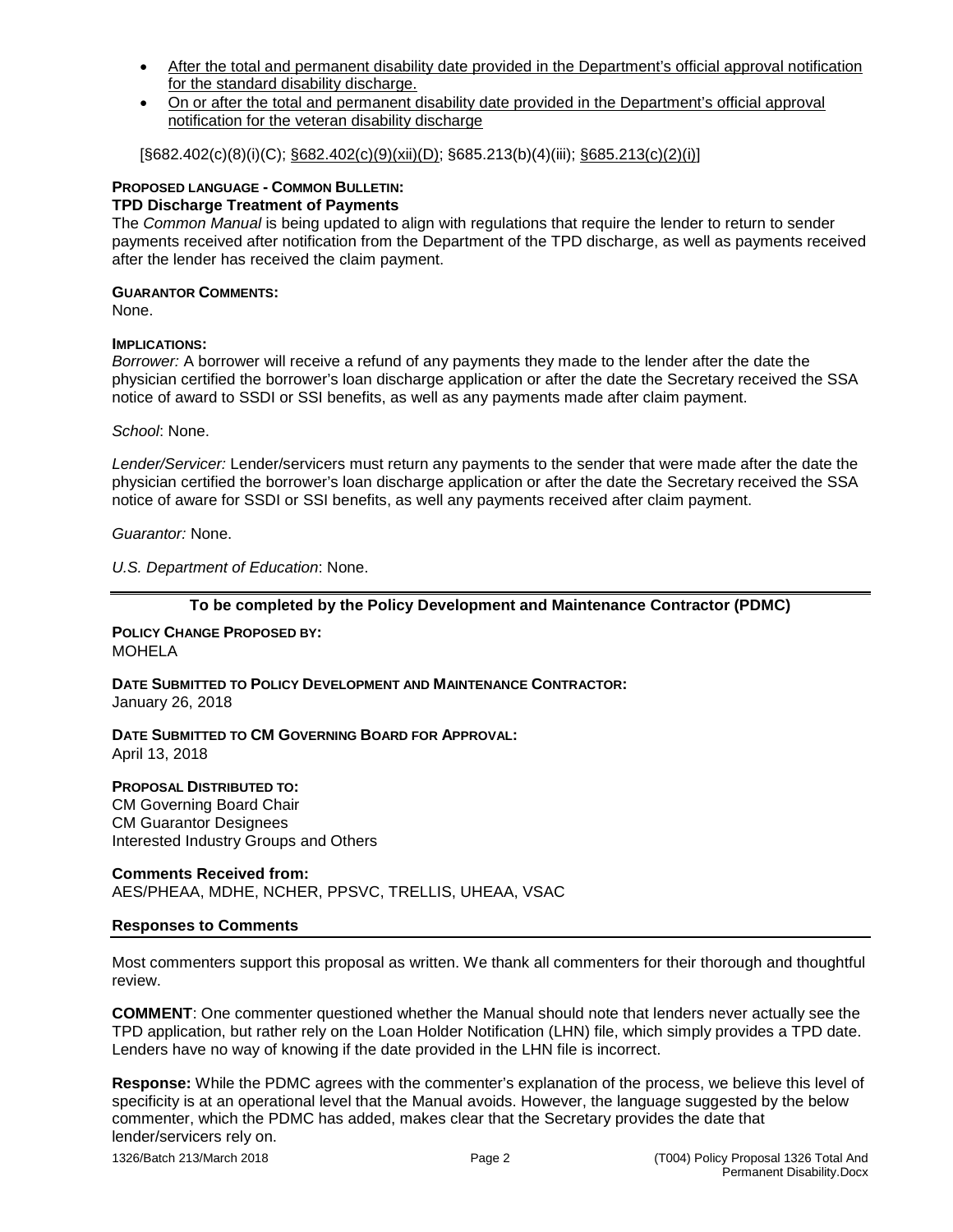**Change:** None.

**COMMENT:** One commenter suggested revising the proposed language being added to 13.8.G, page 52, column 1, paragraph 5 as follows:

If the lender receives a payment from or on behalf of the borrower after the date the physician completed and certified the discharge application but before the lender receives the claim payment, the lender must hold the payment. After the lender receives the claim payment, the lender must forward the payment to the guarantor.

After receiving the claim payment from the guarantor, the lender must refund to the sender payments received:

- After the total and permanent disability date provided in the Department's official approval notification for the standard disability discharge.
- **On or after** the total and permanent disability date provided in the Department's official approval notification for the veteran disability discharge.

## [§682.402(c)(8)(i)(C), §682.402(c)(9)(xii)(D); §685.213(b)(4)(iii), §685.213(c)(2)(i)]

The commenter noted that while an application process based on a physician's certification or receiving SSDI or SSI benefits requires returning payments made *after* the date the physician certified the borrower's loan discharge application or the Secretary received the notice of award for SSDI or SSI benefits, an application based on a determination from the Department of Veterans Affairs requires returning payments received *on or after* the date the Department of Veterans Affairs made that determination. This commenter added additional citations that detail this discrepancy.

**Response:** The PDMC agrees in part and disagrees in part. The PDMC disagrees with striking the first sentence, as it is a necessary bridge to explain the origin of the payment that the lender may ultimately return to the sender. The PDMC also disagrees with bolding the beginning of each bullet, as this does not comply with the *Common Manual* Style Guide. The PDMC agrees that breaking out the two separate TPD processes and their corresponding timelines is superior to the original proposal. It follows that the PDMC also agrees to include the corresponding citations to the regulations that describe the Department of Veterans Affairs TPD process.

**Change:** The suggested language and citations were added to 13.8.G, minus the deletion of the first sentence and the bolded timelines after each bullet.

**COMMENT:** One commenter suggested revising 13.8.G, page 51, second column, second bullet, to include citations to regulations (§682.402(c)(8)(i)(C) and §682.402(c)(9)(xii)(D)) that describe how loan holders other than the Department should treat post-TPD determination payments.

**Response:** The PDMC agrees.

**Changes:** The suggested citations have been added.

**COMMENT:** The same commenter suggested striking all of 13.8.G, page 52, column 1, paragraph 5, as the above cited paragraph on page 51 makes it redundant, and therefore unnecessary. Absent striking the entire paragraph, the commenter suggested that, based on the flow of section 13.8.G, and the inclusion of the phrase "hold the payment," this paragraph appears to be alluding to the treatment of payments the loan holder receives *after filing the discharge claim with the guarantor*. This commenter suggested simplifying the language to reflect this more limited scope, in which case this paragraph would serve as a supplemental operational clarification and not require its own regulatory citations at all. Alternatively, this commenter believed that were the PDMC to keep the current language on page 52, that adding a clause or sentence about the treatment of the payments received during the VA process and the corresponding regulatory citation would be advisable.

**Response:** While the PDMC agrees that the paragraph on page 51 makes this paragraph appear redundant, we believe completely striking it or limiting its scope is significant enough that it should be handled as a separate proposal to allow for public comment. That said, the PDMC will take the suggestion under consideration and may issue a new proposal in the future. We believe that the changes to the paragraph on page 52 outlined above accommodate the commenter's suggestion to account for the VA TPD process.